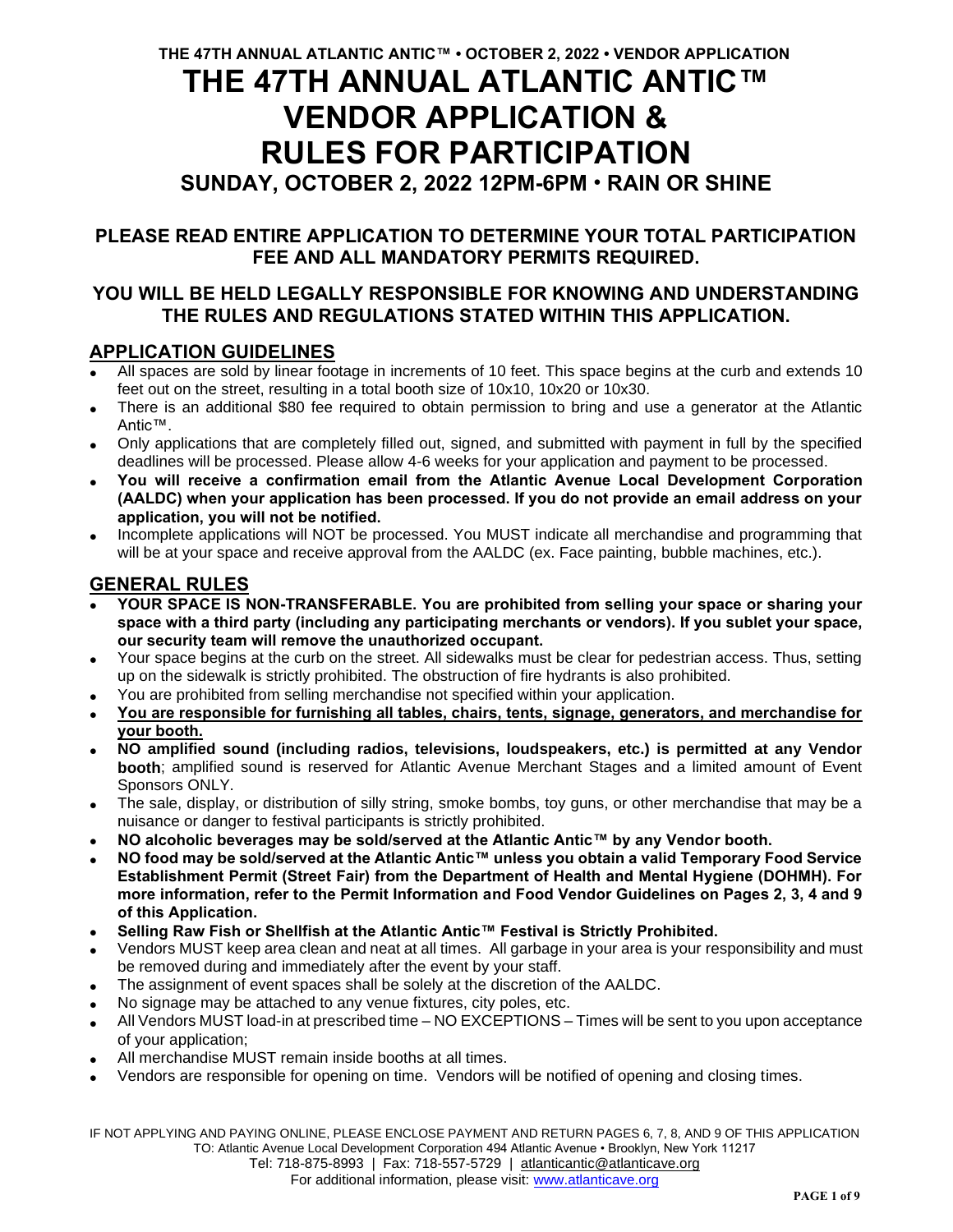## **THE 47TH ANNUAL ATLANTIC ANTIC™ • OCTOBER 2, 2022 • VENDOR APPLICATION**

## **CERTIFICATE OF PARTICIPATION**

All accepted applicants will receive a participation packet in September via postal mail or optional pick-up schedule. Your participation packet will include your space assignment, a map indicating the exact location of your space, and a Certificate of Participation, which you will need on the day-of. No vendor will be permitted to set up at the Atlantic Antic™ without an official Certificate of Participation issued by the Atlantic Avenue Local Development Corporation.

## **CERTIFICATE OF AUTHORITY**

All applicants MUST have a valid 9, 10, or 11-digit Sales Tax Certificate of Authority (Tax ID Number) from the Department of Taxation and Finance (DTF). To apply for a Sales Tax Certificate of Authority please call 518.485.2889 OR visit: http://www.tax.ny.gov/bus/ads/webdtf17.htm. Applicants must note the following:

- The application can only be viewed on Internet Explorer, Mozilla Firefox, Camino, or Netscape.
- You are legally responsible for educating yourself on how to obtain a Sales Tax Certificate of Authority and monitoring the DTF website to ensure you have the most up to date information.
- You will need a Tax ID Number to apply for the Atlantic Antic™ AND all necessary permits required.
- You MUST apply for a Sales Tax Certificate of Authority by JULY 25, 2022.

## **PERMIT INFORMATION**

All permits must be valid on October 2, 2022. If you do not submit a copy of your permit to the Atlantic Avenue Local Development Corporation prior to the event date and you do not have a copy of this permit on the day-of, you will not be able to participate.

## **VENDORS: Temporary Street Fair Vendor Permit (111)**

All vendors (excluding food vendors) MUST obtain a valid Temporary Street Fair Vendor Permit (111) from the Department of Consumer Affairs (DCA) in order to participate in the Atlantic Antic™. To apply for this permit please visit: http://www1.nyc.gov/nyc-resources/service/2594/temporary-street-fair-vendor-permit OR call 311 (212.NEW.YORK if outside of New York City).

Applicants must note the following:

- You are legally responsible for educating yourself on how to obtain a Temporary Street Fair Vendor Permit (111) and monitoring the DCA website to ensure you have the most up to date information.
- You MUST submit a copy of your Temporary Street Fair Vendor Permit (111) to the AALDC by **SEPTEMBER 1, 2022**. Please give yourself enough time to apply in order to submit to the AALDC by this date.

## **NON-PROFIT ORGANIZATIONS: Public Solicitation License**

All non-profit organizations (excluding churches, religious groups, and educational institutions) that will be engaging in monetary transactions or soliciting monetary donations MUST obtain a valid Public Solicitation License from the Human Resources Administration (HRA) / Department of Social Services in order to participate in the Atlantic Antic™. To obtain an application please visit:

https://www1.nyc.gov/assets/hra/downloads/pdf/about/foil/PUBLIC%20SOLICITATION%20APPLICATION%20-%202015.pdf OR call 212.331.5166.

Applicants must note the following:

- You are legally responsible for educating yourself on how to obtain a Public Solicitation License and monitoring the HRA website to ensure you have the most up to date information.
- You MUST apply for a Public Solicitation License by July 25, 2022 in order to submit it to the AALDC by **September 1, 2022**.

## **FOOD VENDORS: Temporary Food Service Establishment Permit**

All food vendors MUST obtain a valid Temporary Food Service Establishment Permit (Street Fair) from the Department of Health and Mental Hygiene (DOHMH) in order to sell/serve food at the Atlantic Antic™. To apply for this permit please visit: https://www1.nyc.gov/nycbusiness/description/temporary-food-service-establishment-permit OR call 311 (212.NEW.YORK if outside of New York City).

Applicants must note the following:

- You are legally responsible for educating yourself on how to obtain a Temporary Food Service Establishment Permit (Street Fair) and monitoring the DOHMH website to ensure you have the most up to date information.
- You MUST present a copy of this application when applying for this permit, which will be sent to you via postal mail in September by the Atlantic Avenue Local Development Corporation.
- You MUST submit a copy of your Temporary Food Service Establishment Permit (Street Fair) to the AALDC by **September 1, 2022**. Please give yourself enough time to apply in order to submit to the AALDC by this date.
- If you are grilling or cooking food on-site at your booth space/s, by **September 1, 2022** you must provide a copy of your insurance policy and name the Atlantic Avenue Local Development Corp. as additional insured.

IF NOT APPLYING AND PAYING ONLINE, PLEASE ENCLOSE PAYMENT AND RETURN PAGES 6, 7, 8, AND 9 OF THIS APPLICATION TO: Atlantic Avenue Local Development Corporation 494 Atlantic Avenue • Brooklyn, New York 11217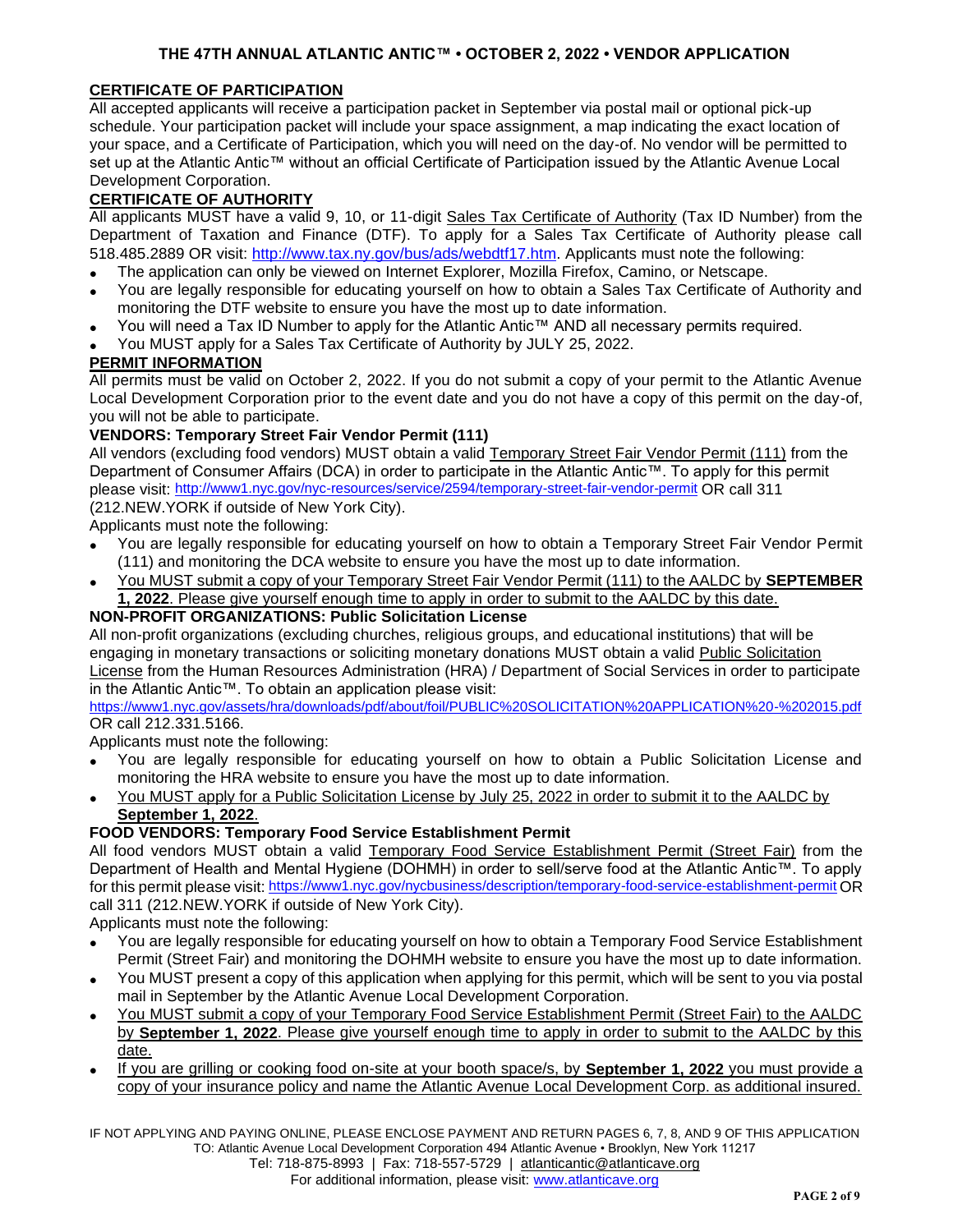# **THE 47TH ANNUAL ATLANTIC ANTIC™ • OCTOBER 2, 2022 • VENDOR APPLICATION FOR PARTICIPANTS SERVING AND/OR SELLING FOOD AT ATLANTIC ANTIC™ FOOD SERVICE ESTABLISHMENT GUIDELINES – PART A (PAGES 3 and 4)**

## **All participants serving and/or selling food at the Atlantic Antic™ Festival must comply with all NYC Department of Health and Mental Hygiene outdoor event compliance. The rules and guidelines are as follows:**

# **FOOD PROTECTION CERTIFICATE**

At least one supervisor of food operations at each stand must possess a Food Protection Certificate issued by the NYC Health Department and have the certificate available for inspection during all times of operation.

## **FOOD WORKERS/VENDORS**

Supervisors of food operation shall follow all food safety guidelines and ensure that all food workers/vendors

- **MUST** wear caps, hats, hair nets or other hair coverings to effectively keep their hair from having contact with exposed food or food contact surfaces, and clean equipment or utensils that have contact with food.
- **CAN NOT** smoke within food stands, food prep and storage areas.
- **MUST** wash their hands before returning to work after smoking and/or using the restrooms.
- **NO** food workers/vendors shall work or shall be knowingly or negligently permitted to work in a food service establishment while afflicted with a boil or infected wound and unless he or she is free from acute, infectious diseases
- Supervisor of food operation **MUST** have their FPC certificates/equivalent with them at all times during operation.
- Food workers/vendors **SHALL** wear clean, washable outer garments when starting work and shall replace such garments with clean clothing as often as necessary thereafter to prevent contamination of food or food contact surfaces from soiled or contaminated clothing. Food workers/vendors **MUST** wear gloves when preparing and serving food.

## **FOOD PROTECTION GUIDELINES**

The Department of Health and Mental Hygiene Permit or receipt thereof, Certificates of Registration and Food Protection Certificates must be conspicuously posted at the Temporary Food Establishment whenever it is in operation.

## **Handwashing**

- Wash your hands before starting work, and each time after contamination including coughing, sneezing or handling unclean items. Prepackaged moist towelettes (containing alcohol as a base ingredient) may be used to cleanse hands in non-processing establishments.
- Wash your hands with soap and water after using the toilet.
- **Food Protection and Storage**
- **Never** allow bare hands to come in contact with food that will not be cooked. Use clean sanitized utensils, deli paper, disposable gloves, etc.
- Keep all foods covered or otherwise protected from outside contamination. Keep all food service equipment, utensils, and paper goods similarly protected from outside contamination.
- Never store raw foods, especially poultry and meats above raw or uncooked foods, or sanitized equipment, or in a manner that will contaminate other foods.
- Packaged food is not to be stored in contact with water or undrained ice. Use a mechanical refrigerator or dry ice. Wrapped sandwiches are not to be stored in direct contact with ice.
- Use only single service dishes and utensils for service to patrons. Handle single service eating utensils in a manner that prevents contamination of surfaces that come into contact with foods.
- Store all food, food service equipment, utensils, and paper goods off the ground at all times.
- Do not prepare foods if you are ill or have cuts or infections on your hands.

• Do not smoke, eat or drink while working. Wear clean outer garments and effective hair restraints. *Continued on next page*

IF NOT APPLYING AND PAYING ONLINE, PLEASE ENCLOSE PAYMENT AND RETURN PAGES 6, 7, 8, AND 9 OF THIS APPLICATION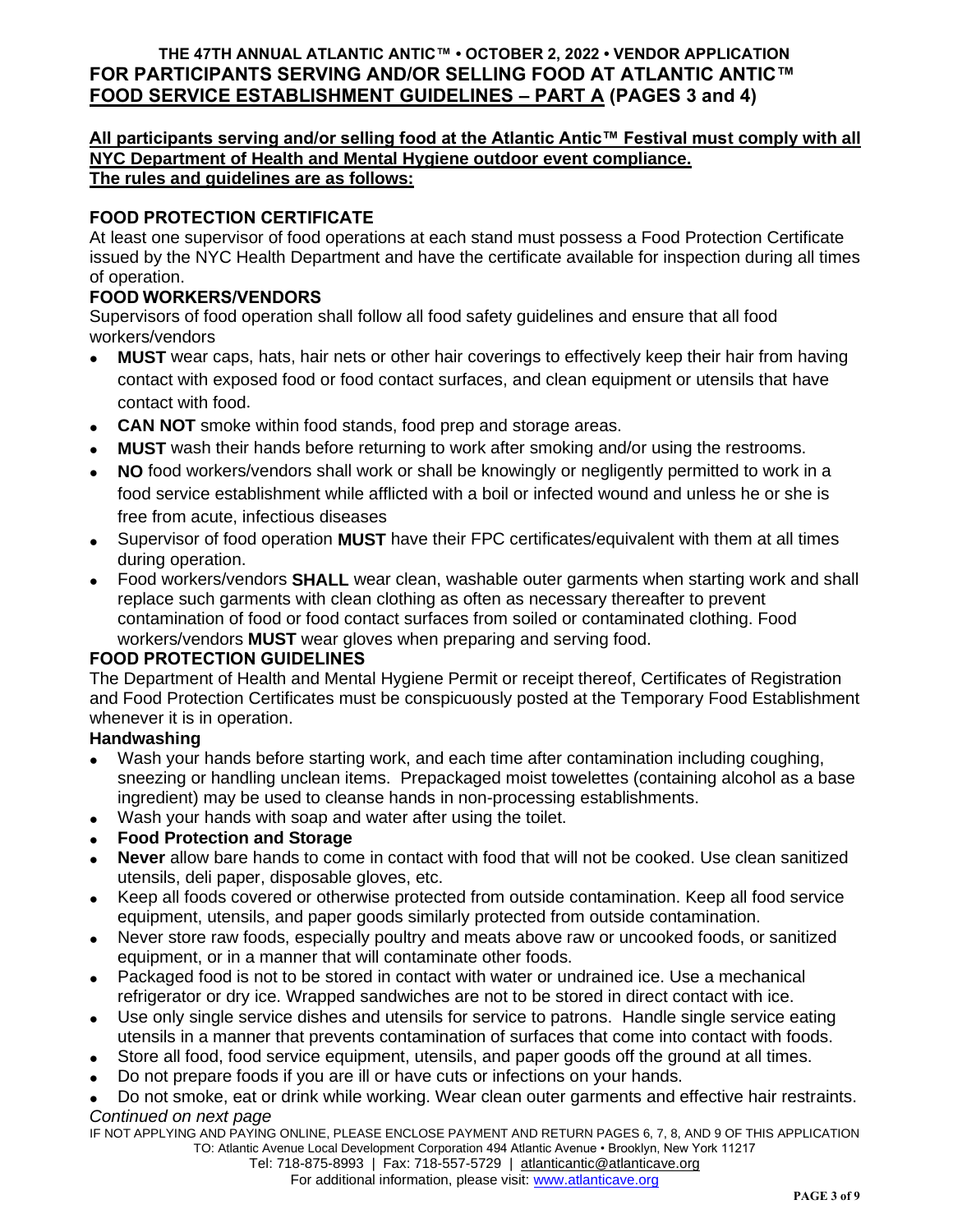## **THE 47TH ANNUAL ATLANTIC ANTIC™ • OCTOBER 2, 2022 • VENDOR APPLICATION Food Preparation and Cooking Temperatures**

- Prepare foods as close to transport or service time as possible.
- Cook poultry to at least 165°F (73.9°C).
- Cook pork or any food containing pork to at least 150°F (65.6°C).
- Cook rare beef to at least 130°F (54.4°C).
- Cook all other foods (except eggs) to at least 140°F (60°C).
- Cook shell eggs or foods containing shell eggs to at least 145°F.
- Reheat potentially hazardous hot foods to at least 165°F (73.9°C).
- Stir with a sanitized utensil.

## **Hot and Cold Holding**

- Do not use steam tables or other hot holding devices to reheat foods. Use them only for hot holding of foods.
- Maintain all potentially hazardous hot foods at 140°F (60°C) or above.
- Maintain all potentially hazardous cold foods at 41°F (72.2°C) or below.
- Use an appropriately scaled metal stem or thermocouple thermometer to evaluate food temperatures, during holding, cooking, storing or reheating.

# **Food Protection**

- Have a qualified supervisor for your establishment.
- Selling and/or serving Shellfish or Raw fish is strictly prohibited
- Sanitize all food contact surfaces and equipment. Chemical sanitization solution may be prepared by mixing one tablespoon of bleach with each gallon of cool, potable water. Do not add soap or detergent to the water, because they reduce the effectiveness of the solution. Rinse wiping cloths frequently in the sanitizing solution.

## **Structures and Equipment**

- Ensure that the walls, base, floor and food contact surfaces are of sanitary construction, and made of non-corrosive, non-rusting metals. Surfaces must be waterproof, smooth, readily cleanable and resistant to dents and scratches.
- Provide proper waste receptacles. All waste receptacles must be vermin-proof and provided with tight-fitting lids.
- Enclose or guard cooking and serving surfaces to provide protection against air-borne contamination.
- Prevent accidental injury by contact with cooking devices. Shield cooking devices against possible contact with patrons.
- Properly secure propane tanks. Tanks must be in an upright (vertical) position and provided with a base plate anchor as security against accidental toppling. The connection from fuel tank to burner must be of either a rigid metal tube or an approved, flexible metal tube; connections at fuel tanks and burners must be free of leaks.

## **Water Requirements**

- There are no sink or hot and cold water requirements for non-processing establishments; however, make available acceptable means of keeping hands clean (e.g., moist towelettes).
- Provide an adequate supply of potable (drinkable) water for food preparation, cleaning and sanitizing equipment, and hand washing in processing establishments.
- Place waste water into a leak-proof container labeled "waste water" with a tight-fitting lid.

## **ALL PARTICIPANTS SERVING AND/OR SELLING FOOD ARE RESPONSIBLE FOR COMPLYING WITH NYC DEPARTMENT OF HEALTH & MENTAL HYGIENE AND NYC BUREAU OF FOOD SAFETY & COMMUNITY SANITATION RULES AND GUIDELINES.**

**FAILURE TO COMPLY MAY RESULT IN FINES ISSUES BY THE CITY AGENCIES NAMED ABOVE OR FUTURE DENIAL OF PARTICIPATION AT ATLANTIC ANTIC™.**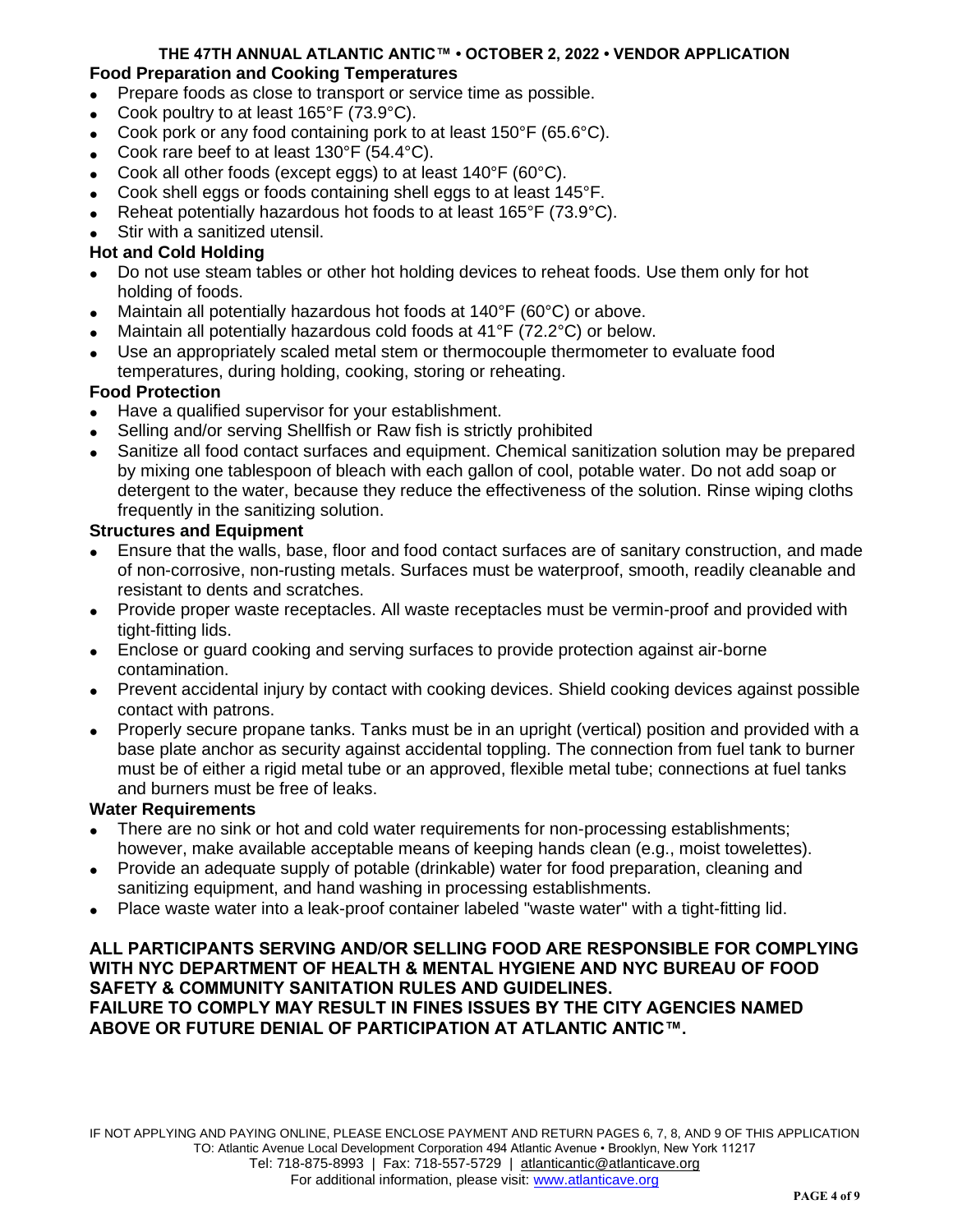#### **THE 47TH ANNUAL ATLANTIC ANTIC™ • OCTOBER 2, 2022 • VENDOR APPLICATION PARTICIPATION FEE STANDARD SPACE**

Please note your Fee Category below. You may purchase one standard 10x10 space for a fee specified below.

| <b>FEE CATEGORY</b> |                       | <b>EARLY BIRD</b><br>(Last Acceptance = June 23rd) | <b>REGULAR</b><br>May 9- June 23, 2022 June 24-August 8, 2022<br>(The pricing tiers are as follows) |
|---------------------|-----------------------|----------------------------------------------------|-----------------------------------------------------------------------------------------------------|
|                     | Food Vendor           | \$455                                              | \$505                                                                                               |
| $\mathcal{P}$       | <b>General Vendor</b> | \$380                                              | \$430                                                                                               |
| 3                   | <b>Craft Vendor</b>   | \$245                                              | \$300                                                                                               |
|                     | Non-Profit Vendor     | \$235                                              | \$285                                                                                               |
| 5                   | Corporate Vendor      |                                                    | Please call for fee   Please call for fee                                                           |

#### **FEE CATEGORY DEFINITIONS**

1 - Food Vendor: Distributor or seller of food and non-alcoholic beverages whether pre-made, pre-packaged/bottled, or prepared on-site. Ex: Hot dogs, baking mixes, protein bars, chips, smoothies, water, etc.

2 - General Vendor: Distributor or seller of general merchandise or services; performer of on-site services, either for a fee or free of charge, that promote/benefit his or her business/services; distributor or seller of pamphlets and other materials that provide information about and promote his or her business/services.

Ex: Clothing, accessories, electronics, books, CDs; Salon/spa services, computer services

## **Please note, Corporate Vendors cannot apply within this category.**

3 - Craft Vendor: Self-employed artists, artisans, and designers distributing or selling handmade/handcrafted products; self-employed artists, artisans, and designers performing on-site services, either for a fee or free of charge. Ex: Handmade/handcrafted hats, clothing, baskets, jewelry, paintings; Face painting, caricatures, photography

4 - Non-Profit Vendor: 501(c)(3), Religious or Government Organizations designated as tax exempt by the IRS. Ex: Non-profit pamphlet/brochure distribution; if selling goods/merchandise for donations, you must apply for a public solicitation license and may also be required to apply for other vendor permits (see pg. 2) Please note if your non-profit entity has multiple locations you must contact the AADLC Office at 718-875-8993 or e-mail atlanticantic@atlanticave.org for more details.

5 – Corporate Vendor: Corporations wanting to participate are required to call or e-mail the AALDC office to obtain a special Corporate Vendor application and pricing. Please contact the AALDC Office at 718-875-8993 or e-mail atlanticantic@atlanticave.org for more details.

#### **ADDITIONAL SPACE**

Additional 10x10 space(s) may be purchased to expand your standard 10x10 space (resulting in a total booth size of 10x20 or 10x30). Additional 10x10 space(s) may also be placed at a different location on Atlantic Avenue. The fee for each additional 10x10 space is based on your fee category specified above.

#### **CORNER SPACE**

A limited number of corner spaces at an additional fee of \$350 on top of your booth/space fee may be available. These spaces are not automatically guaranteed upon applying and making your payment. If you are interested in a corner space/s you are required to make advance payment with this application and specify which corners you are interested in. We will notify you of final corner space approval via email or phone by middle of September 2022.

#### **GENERATOR USE**

There is an additional non-refundable \$80 fee required to request permission to bring a generator at the Atlantic Antic™. Vendors wishing to bring a generator MUST clearly indicate their request for permission on this Application in order to obtain approval from the Atlantic Avenue Local Development Corporation. Vendors are required to supply their own generator.

#### **OPTIONAL DONATION TO THE AALDC Youth Community Scholarship Program**

There is an option to support the AALDC Youth Community Scholarship Program with a \$10 or more donation. More information on this program can be found on the AALDC Website here: http://atlanticave.org/our-programs/scholarships/

#### **PAYMENT ACCEPTANCE, PROCESSING FEE AND \*SPECIAL LOCAL BUSINESS DISCOUNT**

The deposit of your payment with this application does not guarantee final acceptance. If your application is not accepted, you will be notified and receive a refund via check. There is a \$15 non-refundable processing fee required for each application submitted. If you are applying for any spaces online via our website, all processing fees and applicable PayPal fees are non-refundable (PayPal fees = 2.2% of total paid + \$0.30).

### **PAYMENT**

All specified payments are due IN FULL with the submission of this Application.

NO personal checks or cash payments are permitted;

Once your application has been received an invoice will be emailed so that you may pay with a credit/debit card

### **Other acceptable payment methods include:**

**Certified Bank Check Business Check Money Order**

## **Please make check or money order payable to: Atlantic Avenue LDC**

**ABSOLUTELY NO REFUNDS WILL BE ISSUED unless we do not accept your application!**

IF NOT APPLYING AND PAYING ONLINE, PLEASE ENCLOSE PAYMENT AND RETURN PAGES 6, 7, 8, AND 9 OF THIS APPLICATION TO: Atlantic Avenue Local Development Corporation 494 Atlantic Avenue • Brooklyn, New York 11217

Tel: 718-875-8993 | Fax: 718-557-5729 | atlanticantic@atlanticave.org

For additional information, please visit: www.atlanticave.org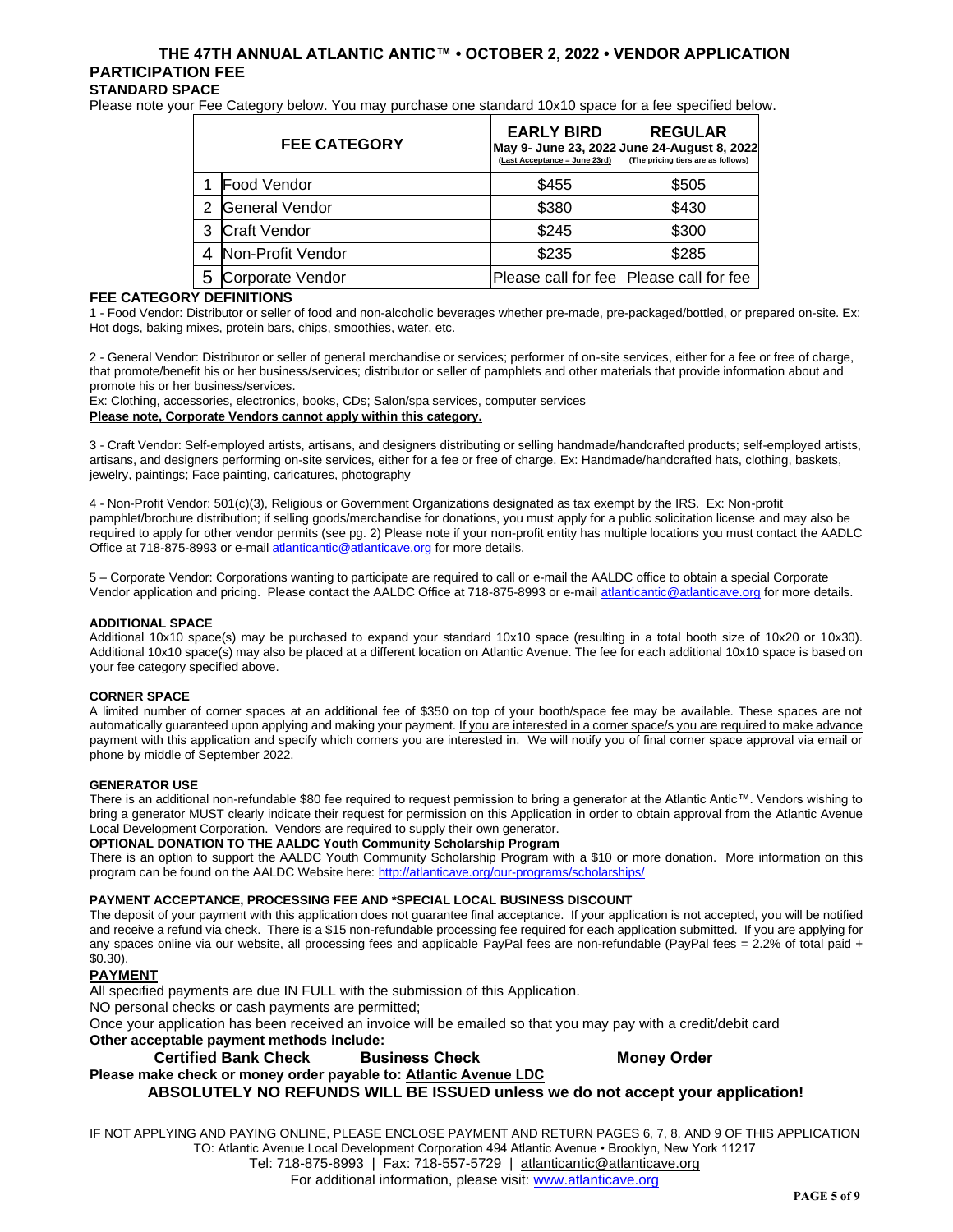# **PARTICIPATION FORM**

FEE CATEGORY NUMBER: *Based on Categories on Page 5*

In order to participate in the 47<sup>th</sup> Annual Atlantic Antic™, you MUST complete the following form **IMPORTANT: IF ANY OF THE FOLLOWING INFORMATION IS MISSING, YOUR APPLICATION WILL BE CONSIDERED INCOMPLETE, YOUR APPLICATION WILL NOT BE PROCESSED, AND YOU WILL NOT RECEIVE A BOOTH.**

| <b>Business Name</b>                                                                                                                                                                                                                                                                                                                                                                                                                                   |                                              |
|--------------------------------------------------------------------------------------------------------------------------------------------------------------------------------------------------------------------------------------------------------------------------------------------------------------------------------------------------------------------------------------------------------------------------------------------------------|----------------------------------------------|
| <b>APPLICANT/CONTACT NAME</b>                                                                                                                                                                                                                                                                                                                                                                                                                          |                                              |
| <b>ADDRESS</b>                                                                                                                                                                                                                                                                                                                                                                                                                                         | <b>SUITE/APT#</b>                            |
| <b>CITY, STATE</b>                                                                                                                                                                                                                                                                                                                                                                                                                                     | <b>ZIP CODE</b>                              |
| <b>BUSINESS PHONE</b>                                                                                                                                                                                                                                                                                                                                                                                                                                  | <b>CELLPHONE</b>                             |
| <b>EMAIL ADDRESS*</b>                                                                                                                                                                                                                                                                                                                                                                                                                                  |                                              |
| NAME AND ADDRESS ON CHECK OR MONEY ORDER IF DIFFERENT FROM ABOVE                                                                                                                                                                                                                                                                                                                                                                                       |                                              |
| TAX ID OR EMPLOYEE ID NUMBER*                                                                                                                                                                                                                                                                                                                                                                                                                          | TAX-EXEMPT NUMBER (FOR NON-PROFIT ONLY)      |
| WILL YOU HAVE A GENERATOR IN YOUR SPACE?                                                                                                                                                                                                                                                                                                                                                                                                               | If YES, how many?<br><b>YES</b><br><b>NO</b> |
| <b>DESCRIPTION OF MERCHANDISE SOLD (PLEASE USE THE LINES BELOW ONLY)</b>                                                                                                                                                                                                                                                                                                                                                                               |                                              |
|                                                                                                                                                                                                                                                                                                                                                                                                                                                        |                                              |
|                                                                                                                                                                                                                                                                                                                                                                                                                                                        |                                              |
| *APPLICATIONS THAT DO NOT INCLUDE A VALID EMAIL ADDRESS AND TAX ID WILL NOT BE ACCEPTED.<br>IF YOU ARE A NON-PROFIT OR TAX-EXEMPT ORGANIZATION, PLEASE INCLUDE YOUR TAX-EXEMPT NUMBER.<br>PLEASE PROVIDE AN EMAIL ADDRESS THAT YOU CHECK REGULARLY SO THAT YOU MAY RECEIVE A<br><b>CONFIRMATION EMAIL WHEN YOUR APPLICATION HAS BEEN PROCESSED AS WELL AS CRITICAL</b><br>PARTICIPATION INFORMATION PERTAINING TO THE ATLANTIC ANTIC™ STREET FESTIVAL. |                                              |
| IF NOT APPLYING AND PAYING ONLINE, PLEASE ENCLOSE PAYMENT AND RETURN PAGES 6, 7, 8, AND 9 OF THIS APPLICATION<br>TO: Atlantic Avenue Local Development Corporation 494 Atlantic Avenue • Brooklyn, New York 11217                                                                                                                                                                                                                                      |                                              |

Tel: 718-875-8993 | Fax: 718-557-5729 | atlanticantic@atlanticave.org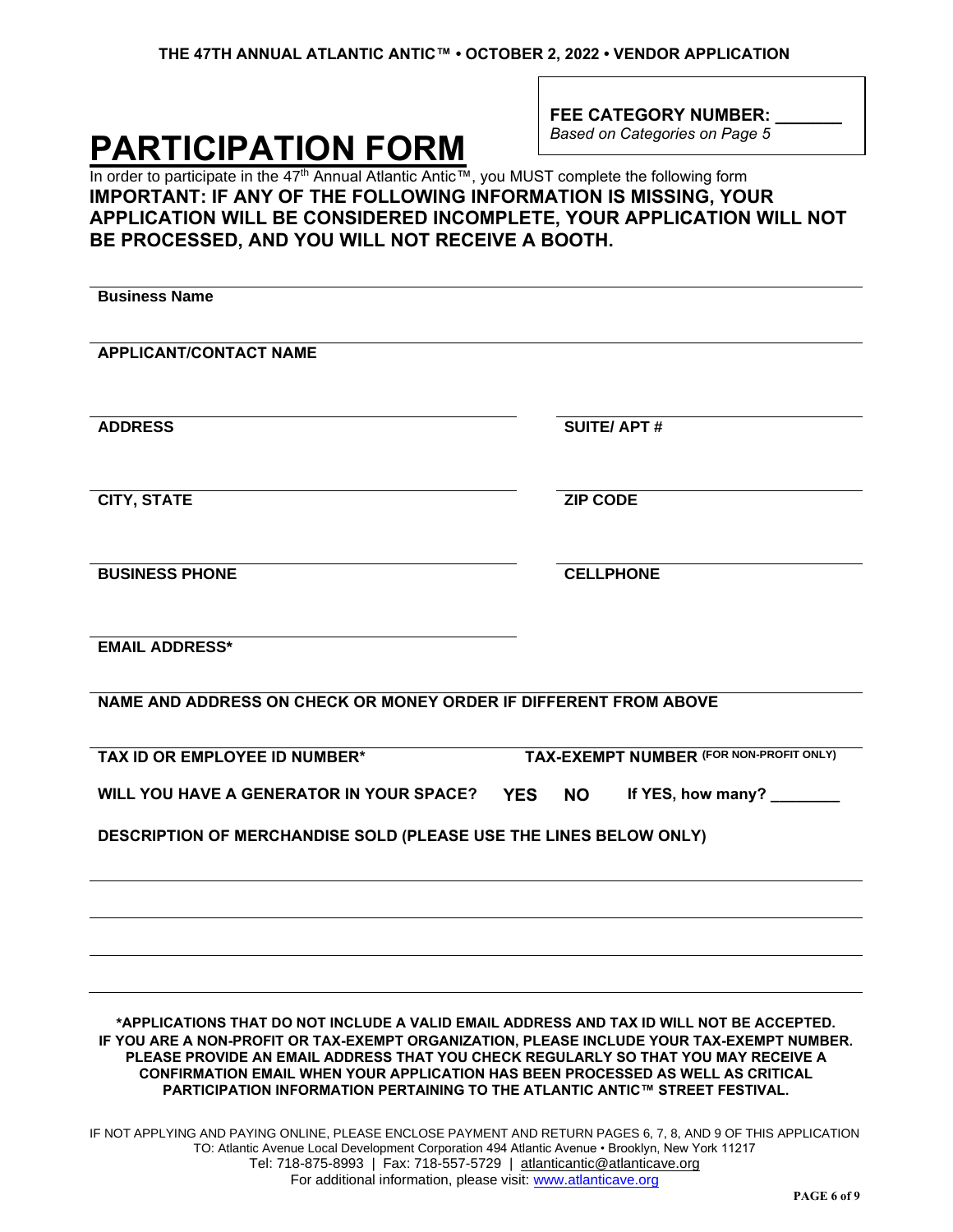## **SPACE REQUEST FORM**

*Fee based on Standard Space Fee specified on Page 5 of this Application.* **To purchase one 10x10 space, more than one 10x10 space, corner space(s), OR request permission to bring a generator, please calculate your total fee below:**

| Line Item                                                                                              | Cost                                        | Qty | Total (Cost x Qty) |
|--------------------------------------------------------------------------------------------------------|---------------------------------------------|-----|--------------------|
| $1.10x10$ Space<br>(Fee based on Standard Space Fee on Page 5)                                         |                                             |     |                    |
| 2. CORNER Space<br>(Please note this is an additional fee on top of your regular booth space)          | \$350                                       |     |                    |
| 3. Generator Use                                                                                       | \$80                                        |     |                    |
| 4. Application Processing Fee<br>THIS IS A NON-REFUNDABLE FEE                                          | \$15                                        |     | \$15               |
| 5. DONATE \$10 OR MORE TO THE AALDC<br><b>NOUTH COMMUNITY SCHOLARSHIP</b><br><b>PROGRAM (OPTIONAL)</b> | <b>S10</b>                                  |     |                    |
|                                                                                                        | TOTAL FEE DUE<br>(Item Totals $1+2+3+4+5$ ) |     |                    |

 **If purchasing more than one space, please indicate with an if you want additional space/s to be: together (ex. 10x20) OR separate (on different blocks)**

## **LOCATION REQUEST FORM**

**Did you participate as a vendor previous year (2021)? YES NO**

**If you selected YES, do you wish to have the same space/location as last year (If you did not participate**   $\mathsf{in}$  2021, please choose N/A)?  $\Box$  YES  $\Box$  NO  $\Box$  N/A

**Please specify preferred location for your space(s). Space is allocated on a first come, first served basis. We do our best to accommodate all requests but there are NO GUARANTEES!**

# **STANDARD 10x10 SPACE**

| <b>Between</b>                                         |               |                                                                                                                                                                                                                   |
|--------------------------------------------------------|---------------|-------------------------------------------------------------------------------------------------------------------------------------------------------------------------------------------------------------------|
| <b>Street</b>                                          | Street        | Write any additional requests here                                                                                                                                                                                |
| Preferred Side of Atlantic Avenue: $\Box$ North $\Box$ |               | South                                                                                                                                                                                                             |
|                                                        |               | (North side of Atlantic Avenue is 1 block from State St.; South side of Atlantic Avenue is 1 block from Pacific St.)                                                                                              |
| <b>ADDITIONAL 10x10 SPACE</b>                          |               |                                                                                                                                                                                                                   |
| <b>Between</b>                                         |               |                                                                                                                                                                                                                   |
| <b>Street</b>                                          | Street        | Write any additional requests here                                                                                                                                                                                |
| Preferred Side of Atlantic Avenue: $\Box$              | North [       | South                                                                                                                                                                                                             |
|                                                        |               | (North side of Atlantic Avenue is 1 block from State St.; South side of Atlantic Avenue is 1 block from Pacific St.)                                                                                              |
| <b>ADDITIONAL 10x10 SPACE</b>                          |               |                                                                                                                                                                                                                   |
| <b>Between</b>                                         |               |                                                                                                                                                                                                                   |
| <b>Street</b>                                          | <b>Street</b> | Write any additional requests here                                                                                                                                                                                |
| Preferred Side of Atlantic Avenue: $\Box$ North        |               | South                                                                                                                                                                                                             |
|                                                        |               | (North side of Atlantic Avenue is 1 block from State St.; South side of Atlantic Avenue is 1 block from Pacific St.)                                                                                              |
|                                                        |               | IF NOT APPLYING AND PAYING ONLINE, PLEASE ENCLOSE PAYMENT AND RETURN PAGES 6, 7, 8, AND 9 OF THIS APPLICATION<br>TO: Atlantic Avenue Local Development Corporation 494 Atlantic Avenue • Brooklyn, New York 11217 |

Tel: 718-875-8993 | Fax: 718-557-5729 | atlanticantic@atlanticave.org

For additional information, please visit: www.atlanticave.org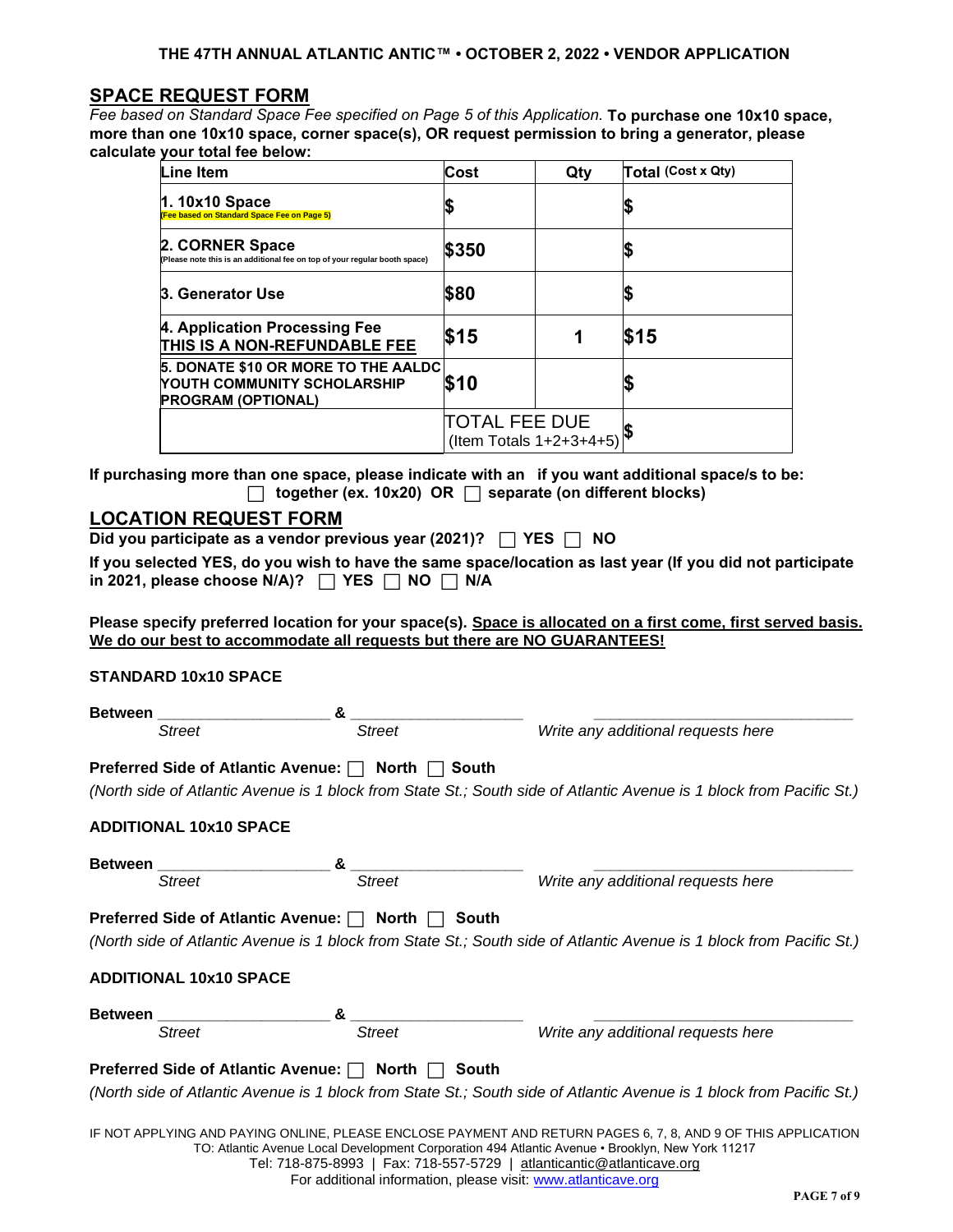**THE 47TH ANNUAL ATLANTIC ANTIC™ • OCTOBER 2, 2022 • VENDOR APPLICATION IF YOU WOULD LIKE TO SELL FOOD AT THE ATLANTIC ANTIC™ PLEASE APPLY FOR A TEMPORARY FOOD SERVICE PERMIT (STREET FAIR): https://www1.nyc.gov/nycbusiness/description/temporary-foodservice-establishment-permit and submit to the AALDC NO LATER THAN September 1, 2022.**



**IF YOU WOULD LIKE TO SELL ART, CRAFTS, GENERAL MERCHANDISE, OR PERFORM ANY SERVICES AT THE ATLANTIC ANTIC™ PLEASE APPLY FOR A TEMPORARY STREET FAIR VENDOR PERMIT (111): http://www1.nyc.gov/nyc-resources/service/2594/temporary-street-fair-vendor-permit and submit to the AALDC NO LATER THAN SEPTEMBER 1, 2022.**

**IF YOU ARE A NON-PROFIT OR TAX-EXEMPT ORGANIZATION PLEASE INCLUDE A COPY OF YOUR IRS LETTER OF DETERMINATION WITH THIS APPLICATION. IF YOU WOULD LIKE TO SOLICIT MONETARY DONATIONS AT THE ATLANTIC ANTIC™ PLEASE APPLY FOR A PUBLIC SOLICITATION LICENSE: https://www1.nyc.gov/assets/hra/downloads/pdf/about/foil/PUBLIC%20SOLICITATION%20APPLICATION%20 -%202015.pdf and submit to the AALDC NO LATER THAN SEPTEMBER 1, 2022.**

# **NO APPLICATIONS WILL BE ACCEPTED AFTER THE SPECIFIED DEADLINES. APPLICATION PROCESSING FEES AND ONLINE PAYPAL FEES INCURRED BY THE AALDC WILL NOT BE REFUNDED UNDER ANY CIRCUMSTANCES.**

# **ALL VENDORS MUST SIGN**

In connection with the Atlantic Antic™, I/We agree to indemnify, hold harmless, and defend the Atlantic Avenue Local Development Corporation and their respective officers, directors, employees, contractors and agents for any cost, loss, or damage claimed by any third party as a result of my/our activities, including any fines due to lack of permits. I/We agree to comply with the terms and provisions set forth in this Application, and to comply with the Rules of the Atlantic Antic**™**.

# **BY SIGNING THIS APPLICATION, I/WE ATTEST THAT THE INFORMATION PROVIDED WITHIN THIS APPLICATION IS TRUE AND ACCURATE AND THAT I/WE WILL BE HELD LIABLE FOR ANY FALSIFIED INFORMATION. I/WE ALSO UNDERSTAND THAT ACCEPTANCE IS NOT GUARANTEED AND THE ATLANTIC AVENUE LOCAL DEVELOPMENT CORPORATION HAS A RIGHT TO DENY MY/OUR APPLICATION.**

\_\_\_\_\_\_\_\_\_\_\_\_\_\_\_\_\_\_\_\_\_\_\_\_\_\_\_\_\_\_\_\_\_\_\_\_\_\_ \_\_\_\_\_\_\_\_\_\_\_\_\_\_\_\_\_\_\_\_\_\_\_\_\_\_\_ **VENDOR SIGNATURE DATE**

**\_\_\_\_\_\_\_\_\_\_\_\_\_\_\_\_\_\_\_\_\_\_\_\_\_\_\_\_\_\_\_\_\_\_\_\_\_\_ VENDOR NAME PRINTED**

# **ALL FOOD VENDORS MUST ANSWER COOKING QUESTION AND SIGN**

**WILL YOU BE GRILLING OR COOKING IN YOUR SPACE? YES NO**

**REMINDER: If you answered YES, no later than September 1, 2022 you must provide a copy of your insurance policy and name the Atlantic Avenue Local Development Corporation as additional insured for October 2, 2022. IF YOU PLAN ON COOKING OR GRILLING IN YOUR SPACE, YOU MUST REVIEW PAGES 2, 3, 4 AND PAGE 9 OF THIS APPLICATION.**

I \_\_\_\_\_\_\_\_\_\_\_\_\_\_\_\_\_\_\_\_\_\_\_\_\_\_\_\_ (PRINT NAME) am selling food at the Atlantic Antic**™** Street Festival on October 2, 2022. I agree to indemnify, hold harmless and defend the Atlantic Avenue Local Development Corporation and their respective officers, directors, employees, contractors and agents from any cost, loss or damage claimed by any person as a result of eating my food or drinks.

IF NOT APPLYING AND PAYING ONLINE, PLEASE ENCLOSE PAYMENT AND RETURN PAGES 6, 7, 8, AND 9 OF THIS APPLICATION TO: Atlantic Avenue Local Development Corporation 494 Atlantic Avenue • Brooklyn, New York 11217 Tel: 718-875-8993 | Fax: 718-557-5729 | atlanticantic@atlanticave.org For additional information, please visit: www.atlanticave.org